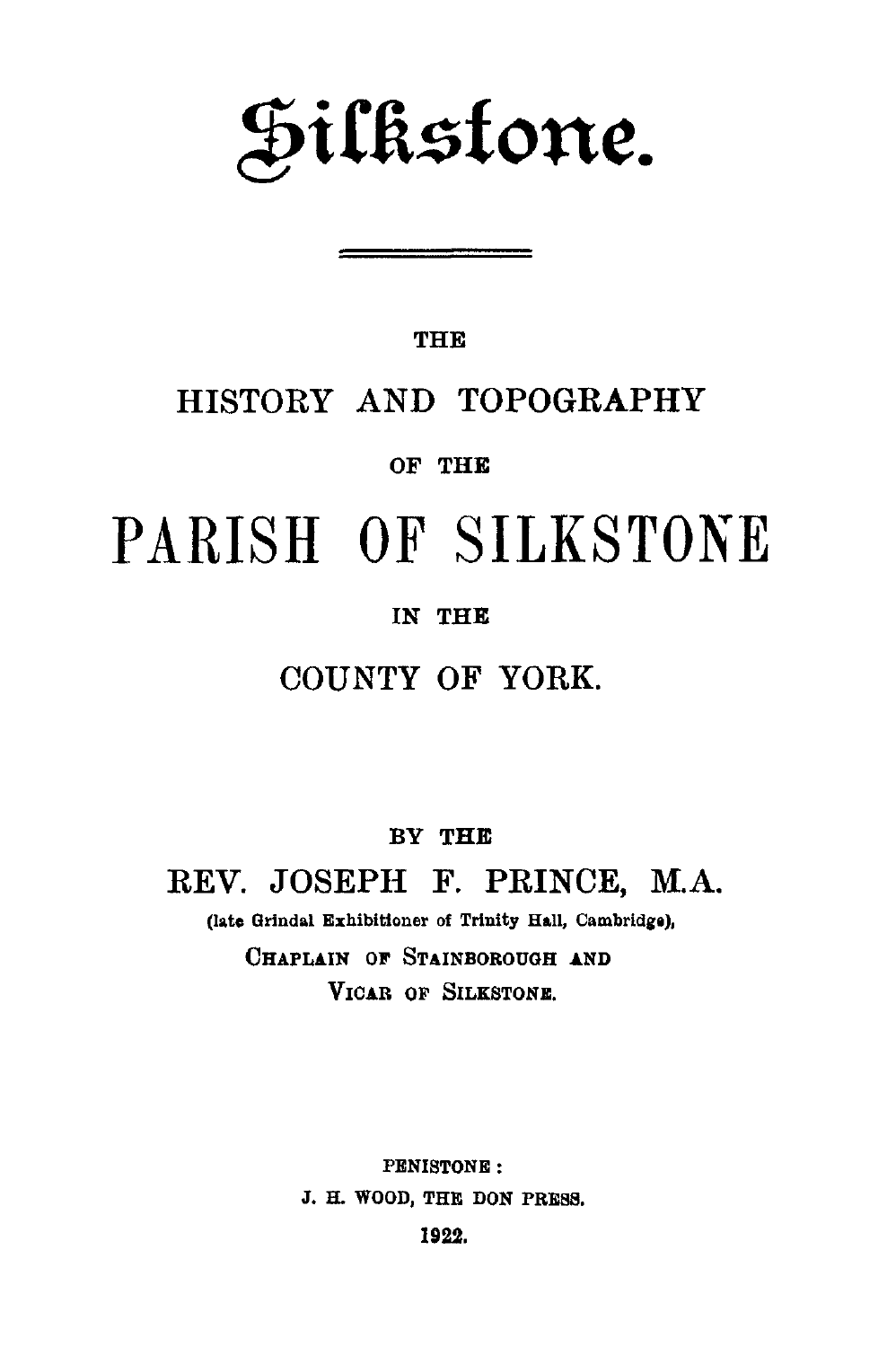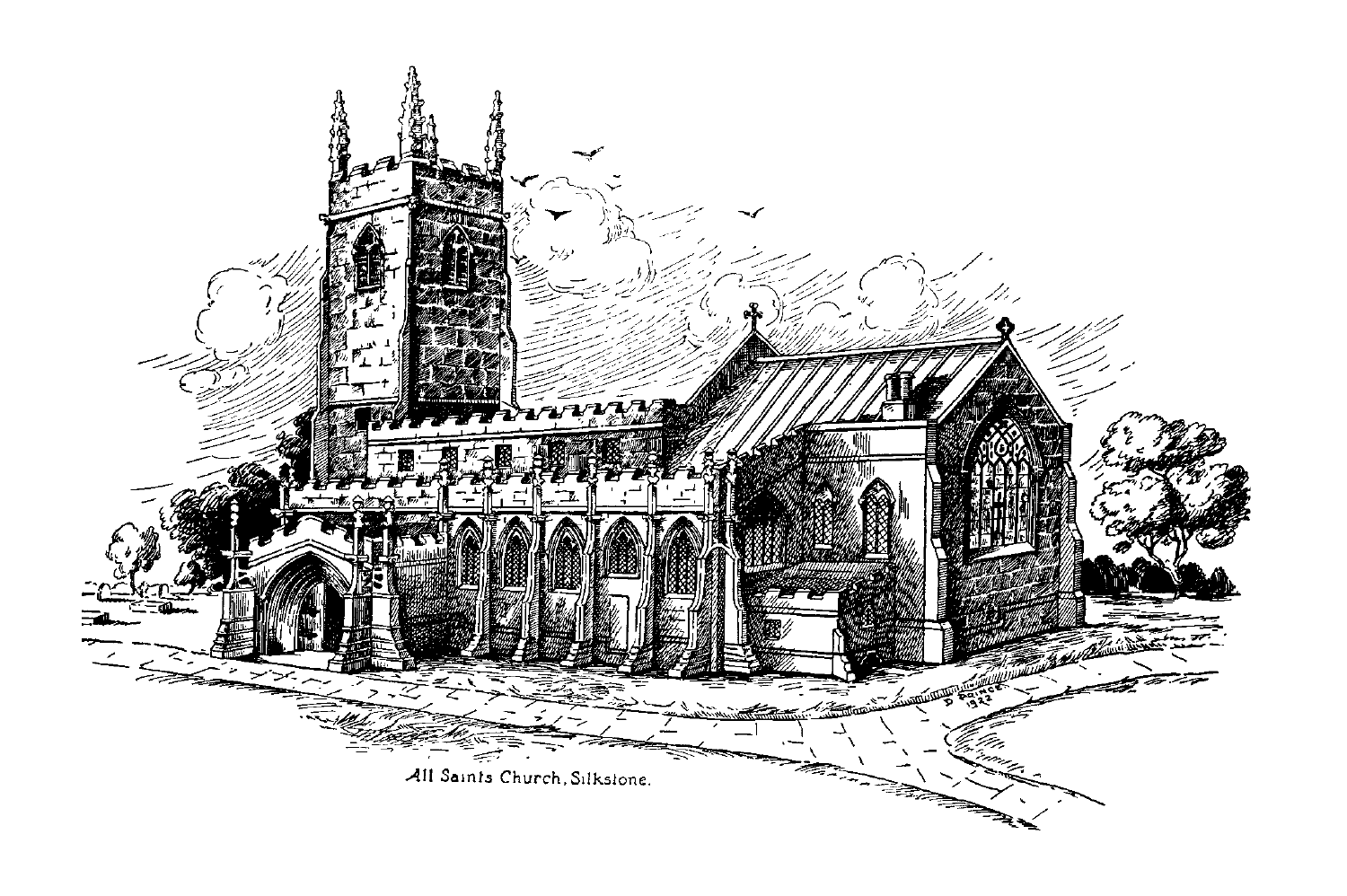TO

# The Miners

OF THE PARISH OF SILKSTONE THIS HISTORY IS RESPECTFULLY DEDICATED.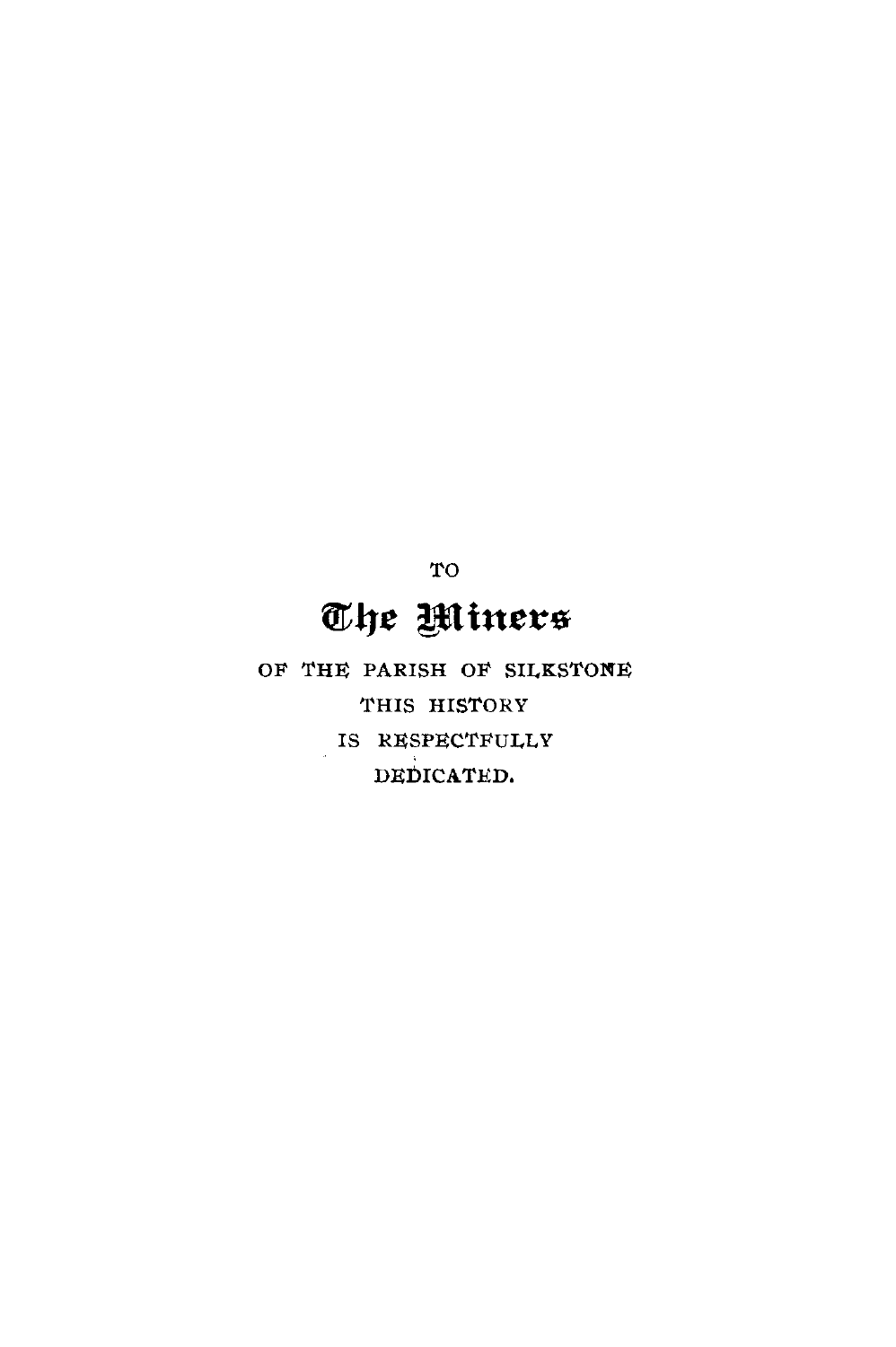### *PREFACE.*



HE Author has dedicated this book to the Miners of the Parish of Silkstone with respect. He has worked in their midst for nearly twenty years as a country parson, and has learnt to love and respect them. In travelling in different parts of

England where no coal mines exist, he has felt the character of the miner is often misunderstood. Speaking for those amongst whom he has worked, he has found many true and loyal friends. Their work is difficult, dangerons, and trying, but the grimy black of the miner is only skin deep and many of them are intelligent, hard-working, excellent men.

It is a joy to the author to note the change in conditions existing in the mines to-day with those described in this book, in the chapter dealing with the coal mines *(see pp. 107 -109) ;* and he asks his reader when at times he grows pessimistic with the state of affairs in England, to read those pages and see how much we really have gone forward during the past hundred years *(sce pp. 118-122).* Looking back over the old Parish Registers, he finds the majority of the inhabitants of this Parish were then illiterate, and in his many conversations with the old residents finds a rough mode of life both as regards morals and behaviour to have been common. To-day there is an earnest and praiseworthy effort being quietly made by many of the miners of South Yorkshire to educate themselves and take an interest in things likely to improve their condition of life. Increasing numbers are availing themselves of the Technical Schools after the day's work and qualifying for deputies and under-managers, whilst many of them are denying themselves to enable their children to go to the local Grammar Schools and get a good education. All these things point to a better England. With regard to religion, as a class they are not opposed to it, but openminded, as is Labour generally. Their church is often the Working Men's Club, where they read and discuss current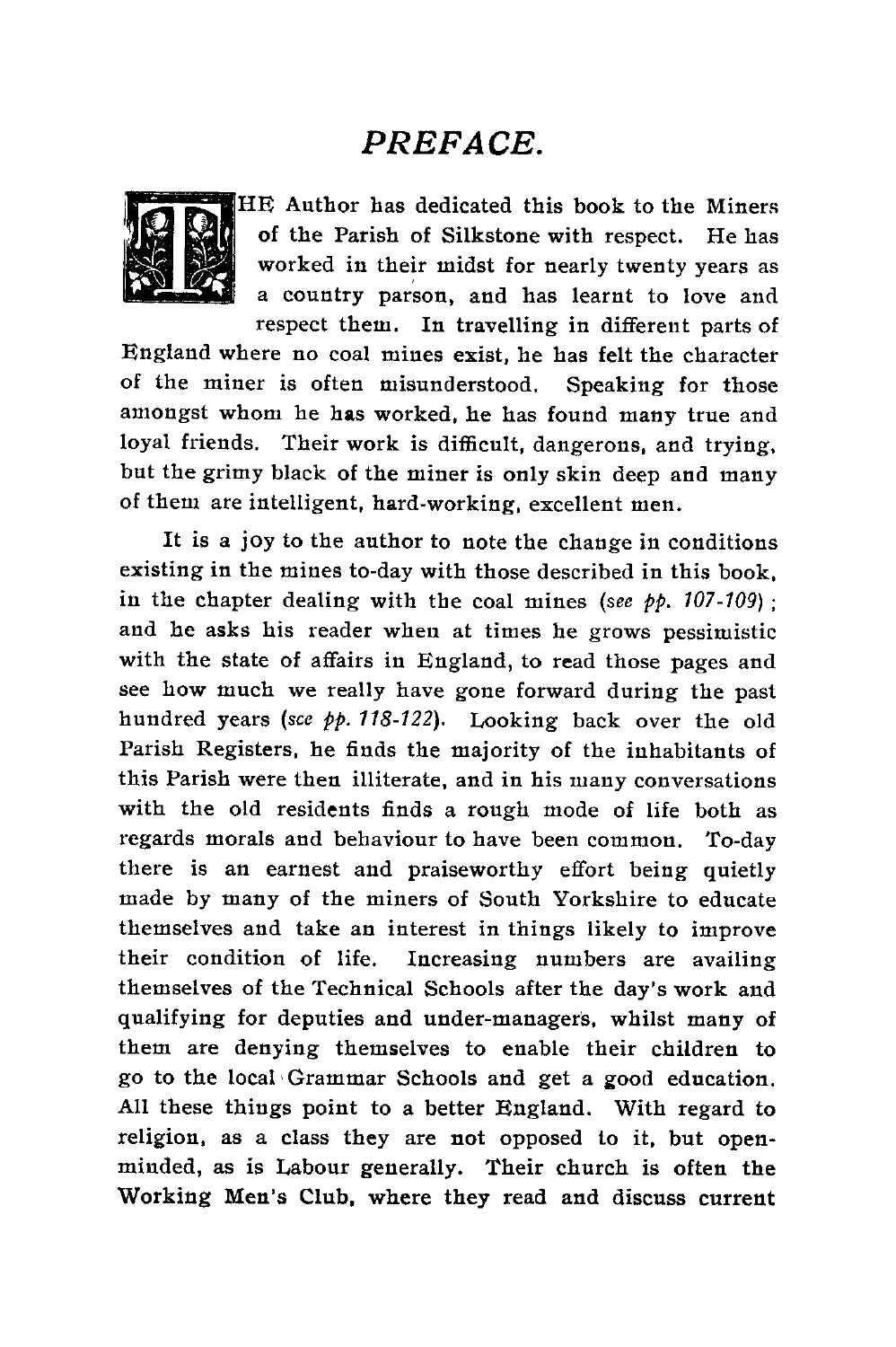topics and take a glass of beer, but in the author's humble opinion the parson, if he be a man, can always find a ready welcome in these clubs and there get to know the men and respect them. Some of the happiest hours of the author have been spent in these clubs, and he has never felt his remarks or presence resented, only the reverse.

It is therefore with the hope to increase the thoughtful man's love of past history, and encourage him to fresh efforts, that the author has written this History. He is himself a great lover of books, and in reading the story of this ancient Parish, referred to by many writers, he thought it might be a good thing to gather such information together in book form.

The History contains the story of the present Parish of Silkstone and a short account of the Townships of West Bretton, Cawthorne, Barnsley (now a borough), Dodworth, Stainborough, Thurgoland, and Hoyland Swaine, all of which nominally belong, in the author's opinion, to the Parish of Silkstone.

The basis of information regarding these townships has been Hunter's " Deanery of Doncaster," and he has made liberal use of it for two reasons : (i.) he has found the information therein given generally accurate, (ii.) the book is now scarce and expensive and out of reach of the average reader. He offers his thanks to the son of the late Mr. G. II. Teasdale, of Silkstone, for permission to use any of his father's papers relating to Silkstone coal, etc. The rest of the information is taken from various sources, old deeds and records. To Mr. Percival Johnson, of Nabbs ; the neighbouring clergy ; Mr. E. Hoyle ; Mr, Plumpton, of the *Barnsley Chronicle ;* Dr. F. Horne, of Barnsley, and many other local gentlemen his thanks are due, and especially to the old miners about Silkstone whom the author has had many interesting talks about old days.

*Silkstone, Feb. 15th, 1922.*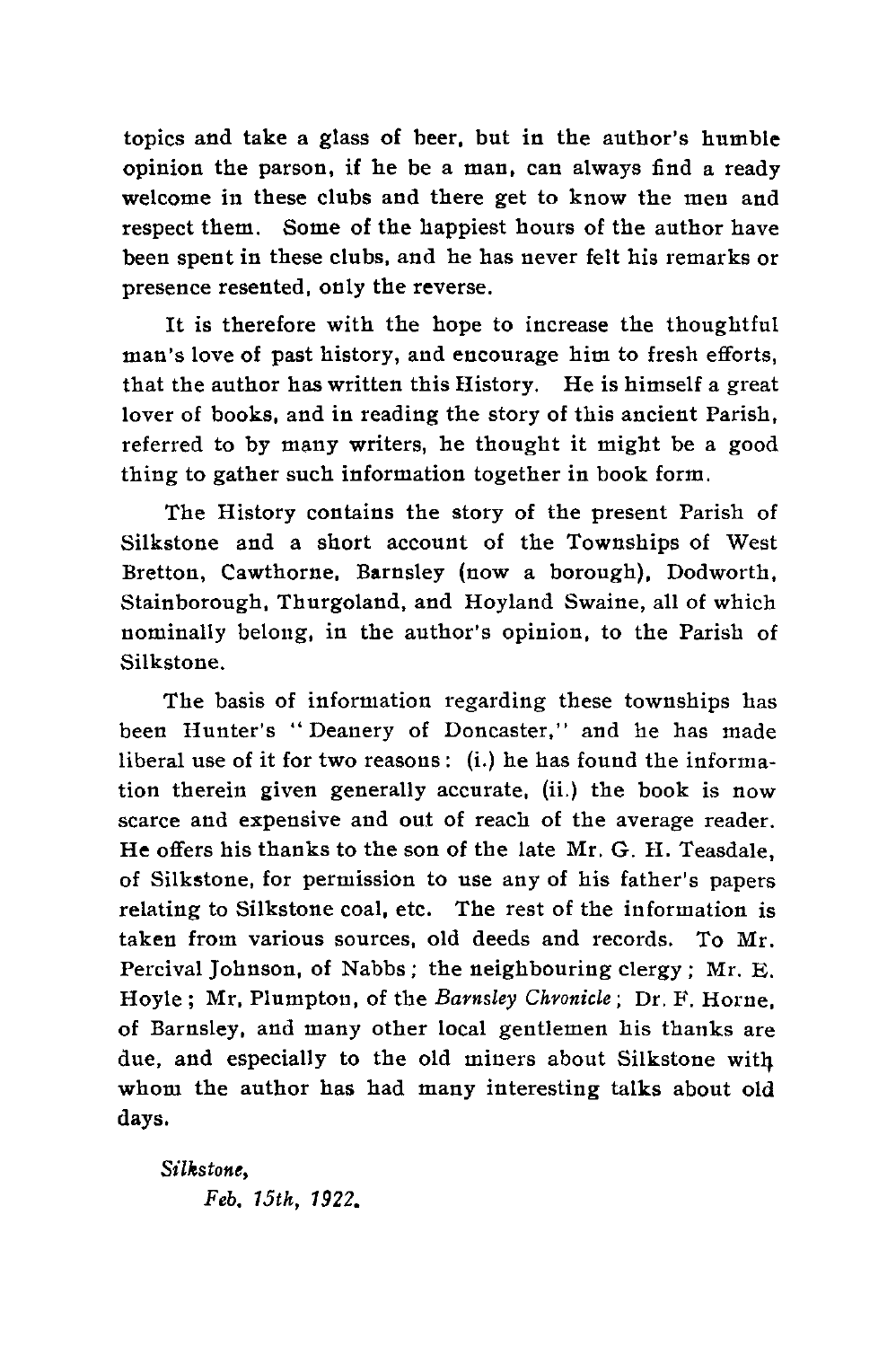

## *CONTENTS.*

| CONTENTS.                                                            |          |             |
|----------------------------------------------------------------------|----------|-------------|
| <b>CHAPTER</b>                                                       |          | <b>PAGE</b> |
| I.-SILKSTONE     1                                                   |          |             |
| II.-CHURCH OF ALL SAINTS                                             |          | 9           |
| III.—ENDOWMENTS                                                      |          | 29          |
| IV.-SILKSTONE REGISTERS                                              |          | 37          |
| V.-SILKSTONE VICARAGE                                                |          | 46          |
| VI.-NOTABLE HOUSES                                                   |          | 52          |
| VII.---CHARITIES                                                     |          | $\ldots$ 61 |
| VIII.--INTERESTING OLD DOCUMENTS                                     |          | 78          |
| IX.-LOCAL HISTORY                                                    |          | 87          |
| X.-COAL SEAMS OF SILKSTONE AND                                       |          |             |
| THEIR HISTORY                                                        |          | 96          |
| XI.-NEWHALL CAMP   123                                               |          |             |
| XII.—BARNSLEY                                                        |          | 129         |
| XIII.-CAWTHORNE   150                                                |          |             |
| XIV.-CUMBERWORTH, DODWORTH,                                          |          |             |
| HOYLAND SWAINE                                                       |          | 167         |
| XV.-STAINBOROUGH                                                     |          | 174         |
| XVI.-THURGOLAND                                                      | $\cdots$ | 181         |
| XVII.—WEST BRETTON<br>$\bullet\bullet\bullet$ . The set of $\bullet$ |          | 190         |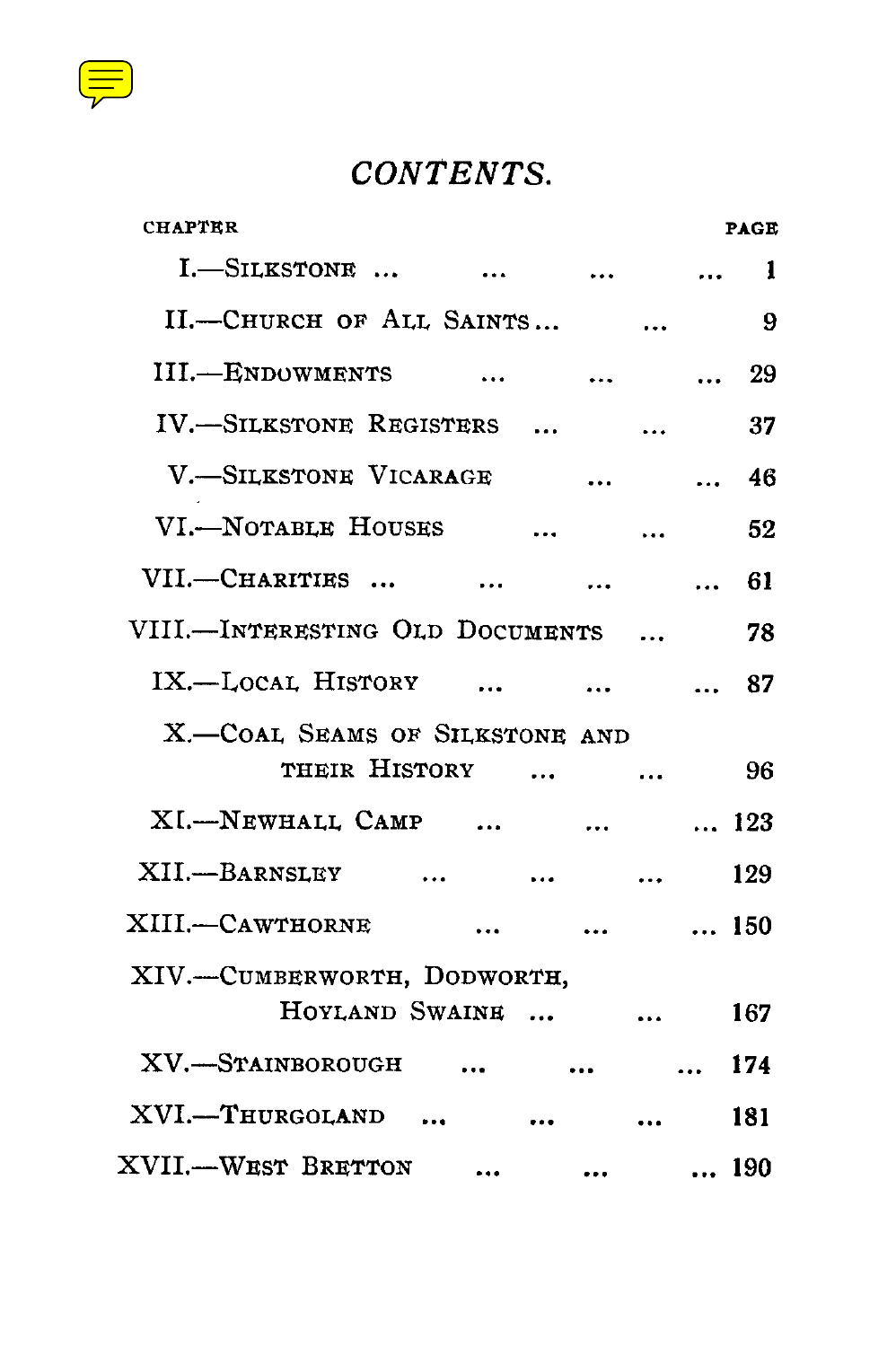<span id="page-6-0"></span>

### CHAPTER I.

### *SILKSTONE.*



HE name Silkstone is well known to many<br>
people, as it gives its name to a famous people, as it gives its name to a famous<br>bed of coal, the outcrop of which is in the village itself. Contrary to expectation,

instead of being a large mining centre, disfigured with pit-heads and large industrial works, it is a pretty English village with very little signs of the coal industry : and any visitor arriving at the station cannot fail to be charmed with the view of the village below, nestling in the valley, with its noble church at the far end. The surrounding country is well wooded, and the pleasant sites of Stainborough Castle and Cannon Hall are all near at hand, and one can easily picture in one's mind what a beautiful country this part of Yorkshire must have been before the advent of industrial progress and the building of the large factories and works at Penistone, Barnsley, and Sheffield. Even to-day the country is very beautiful, being on the fringe of the famous Yorkshire moors, and if the number of octogenarians who sleep in the old churchyard is any criterion, Silkstone is a very healthy place.